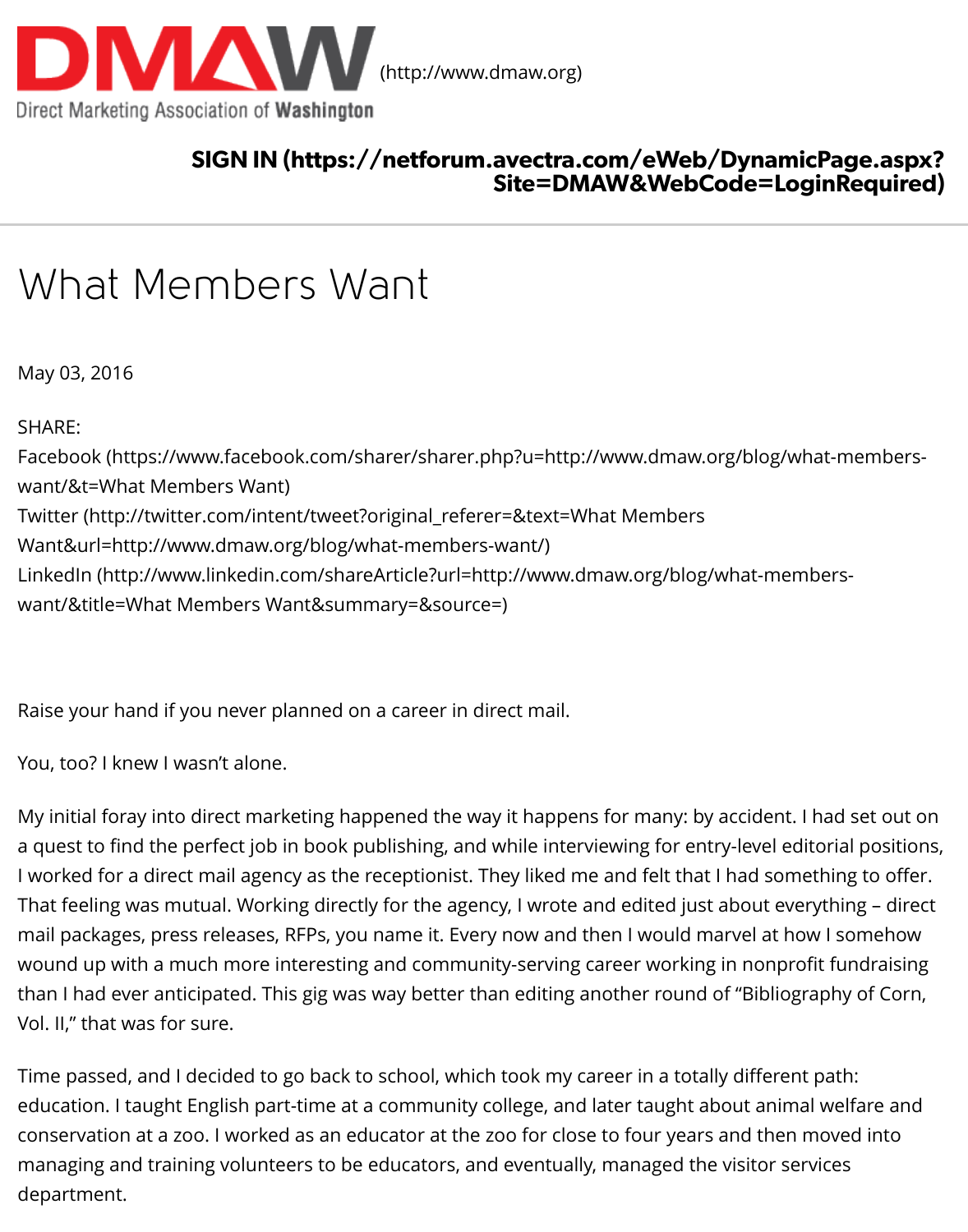One might think that this path is anything but linear, yet the marketing mindset instilled in me while at the direct mail agency, along with my editorial background, were the constant threads throughout each professional experience. Working directly for a nonprofit, I brought a perspective to each role at this organization that helped me help our guests have the best possible experience, and hopefully, to come back and have that experience again and again.

That guest experience was the key to developing long-term members for the organization.

Whether it was interacting with a guest as an educator, helping their two-year-old have their first ever up close encounter with a parrot, teaching an auditorium of school children all about the wonderful role in nature played by skunks, or discussing the pros and cons of membership with a new guest at the main gate, I had the opportunity to forge a relationship with an interested party. I certainly wasn't alone. There were plenty of other professionals at that organization working to build and retain a membership base, and each one of us had a role to play in making that organization a place that would inspire loyalty and repeat business, from the custodial staff to the zookeepers to the board of trustees.

Over and over again, this is what I would hear from people at the main gate: "But we're members!" There is an expectation that if one parts with virtually any amount of money in support of an organization, one deserves special treatment, be it to stand in a shorter line (or no line), or to receive VIP status at an event.

That feeling of connection is exactly the shimmery, silvery string that connects donors to a charity. They want to feel special. They want to feel a connection. They want to feel as though the act of making that donation *means* something, to them and to their family, directly, no matter how intangible.

I'm not sure I would have put that together as acutely had I not had the experience of serving in different roles, on the agency side as well as within a nonprofit directly. Stepping back now, with each fundraising letter I write, I remember that connection. I remember the need of each of us to feel a part of something, to feel special. I work to honor that for every charity, since that is really what the ask is all about.

Sure, the zoo needs donations to buy cleaning supplies and toilet paper, to pay salaries, to buy new vehicles, and veterinary equipment. Those are all necessary things, and my organization was very grateful for every dollar it raised in support of its mission of conserving and fostering a love for wild things and wild places. But guests did not want to hear about toilet paper. *They wanted to hear about how they were special.*

If you want to be successful in raising money for nonprofits, I firmly believe that you should strive, always, to see things from the donor's point of view. Don't worry about what you *need*; instead, think about how you can make them *feel*: special.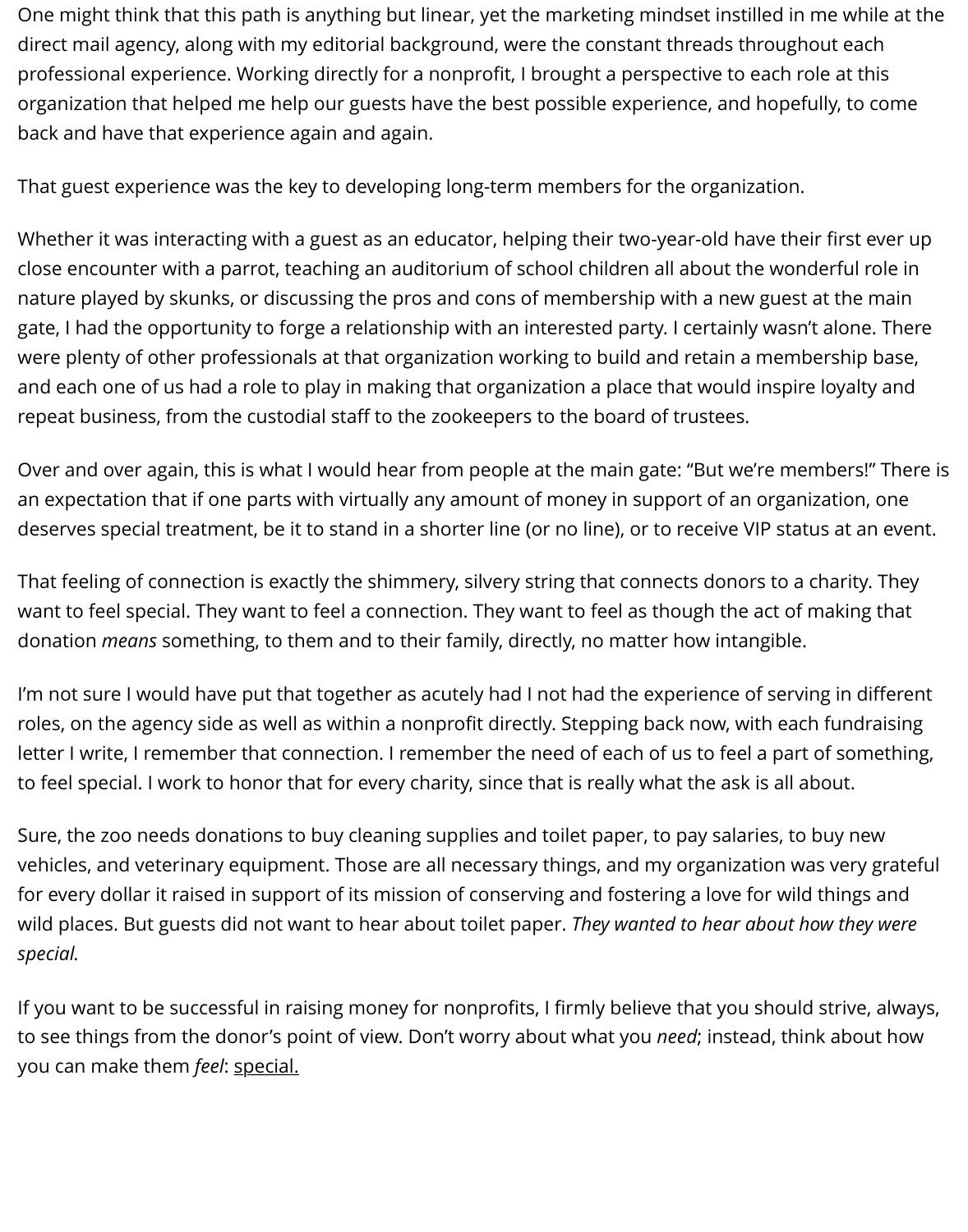

## [RELATED ARTICLES](http://www.stumbleupon.com/submit?url=http://www.dmaw.org/blog/what-members-want/&title=What%20Members%20Want)

Part 3: Are you ready for the next level of thinking? [\(http://www.dmaw.org/blog/part-3-ready-next-level-thinking/\)](http://reddit.com/submit?url=http://www.dmaw.org/blog/what-members-want/&title=What%20Members%20Want) **July 19**

Then These Top Ten Takeaways Are for You! For the 3rd and final blog about the DMAW DM Conference, the nice marketing folks at Mal Warwick, who

[Part 2: Are you ready for the next level of thinking?](http://www.dmaw.org/blog/part-3-ready-next-level-thinking/) (http://www.dmaw.org/blog/part-2-ready-next-level-thinking/)

## **June 27**

Direct Marketing 201: Data, Analytics Statistics & The Kardashians As the 2nd blog in this seri taking it to the next level with Big data insight and